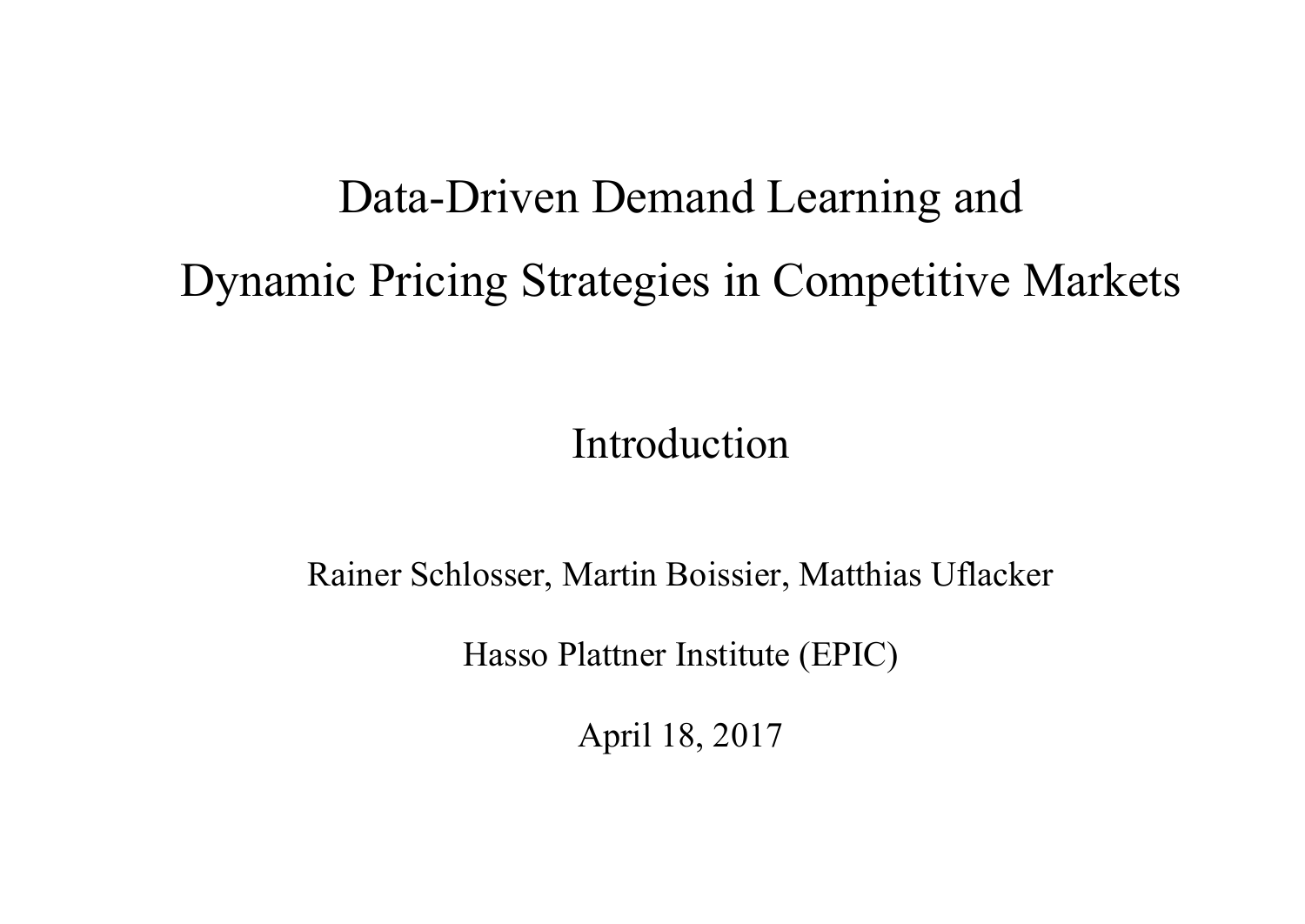### Outline



- Motivation: Dynamic Pricing under Competition
- Goals of the Course & Grading
- Introduction: Lecturer & Students
- Structure of the Course
- What will be expected from you?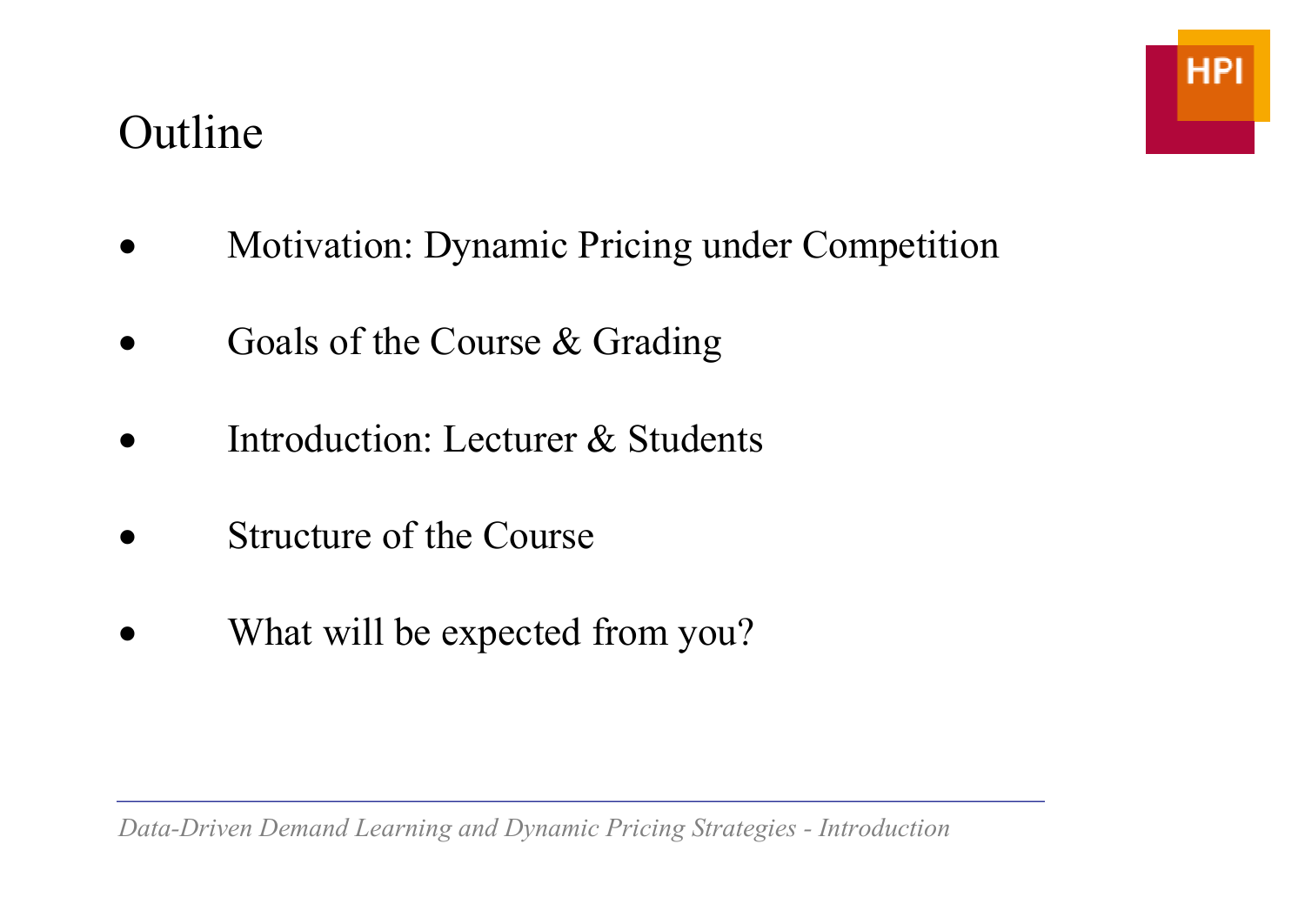# Motivation

• Opportunities:

 Online markets are transparent Prices can be easily adjusted Market data (offer prices, sales) can be analyzed Existing rule-based pricing strategies are suboptimal

• Challenges:

 Stochastic demand, Unknown customer behavior Many competitors, Steadily changing markets Derive successful data-driven repricing strategies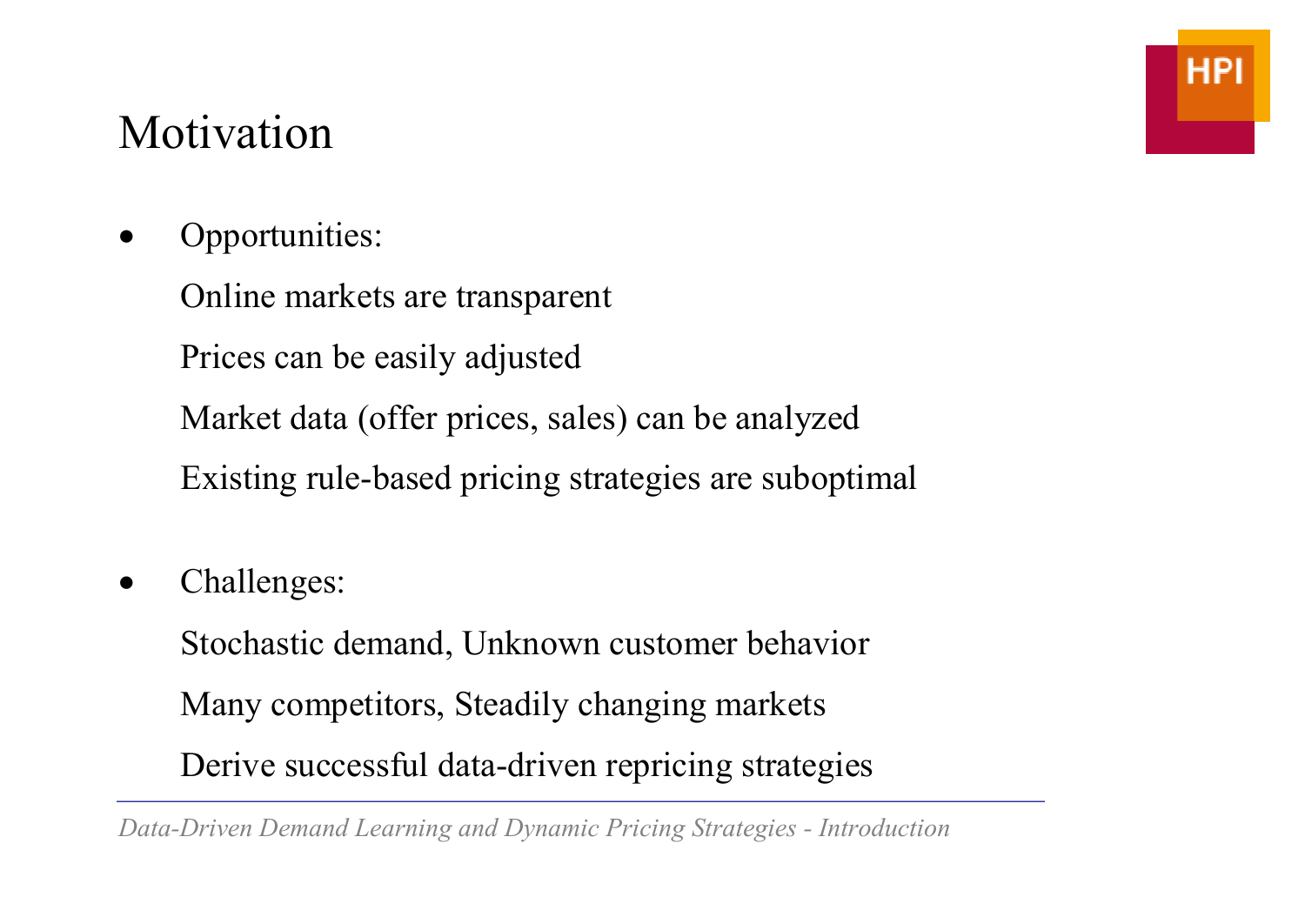# Application: Selling Books on Amazon

| the Making of a the                 | The Making of a Fly: The Genetics of Animal Design (Paperback)<br>by Peter A. Lawrence                                                                                      |                                               |                                                                                                                                                                                                                       |           | <b>Price at a Glance</b><br>List \$70.00                                                          |  |
|-------------------------------------|-----------------------------------------------------------------------------------------------------------------------------------------------------------------------------|-----------------------------------------------|-----------------------------------------------------------------------------------------------------------------------------------------------------------------------------------------------------------------------|-----------|---------------------------------------------------------------------------------------------------|--|
|                                     | <b>K</b> Return to product information<br>Always pay through Amazon.com's Shopping Cart or 1-Click.<br>Learn more about Safe Online Shopping and our safe buying quarantee. |                                               |                                                                                                                                                                                                                       |           | Price:<br>Used: from \$35.54<br>New: from<br>\$1,730,045.91<br>Have one to sell? [Sell yours here |  |
| All                                 | New (2 from \$1,730,045.91)                                                                                                                                                 | <b>Used</b> (15 from \$35.54)                 |                                                                                                                                                                                                                       |           |                                                                                                   |  |
| Show ONew O APrime offers only (0)  |                                                                                                                                                                             |                                               |                                                                                                                                                                                                                       | Sorted by | Price + Shipping $\frac{1}{2}$                                                                    |  |
| New 1-2 of 2 offers                 |                                                                                                                                                                             |                                               |                                                                                                                                                                                                                       |           |                                                                                                   |  |
| Price + Shipping                    | Condition                                                                                                                                                                   | Seller Information                            |                                                                                                                                                                                                                       |           | <b>Buying Options</b>                                                                             |  |
| \$1,730,045.91<br>+ \$3.99 shipping | Mew                                                                                                                                                                         | Seller: profnath<br>(8,193 total ratings)     | Seller Rating: <b>ARRAIL 93% positive</b> over the past 12 months.<br>In Stock, Ships from NJ, United States,<br>Domestic shipping rates and return policy.<br>Brand new, Perfect condition, Satisfaction Guaranteed. |           | Add to Cart<br><b>DIE</b><br>Sign in to turn on 1-Click<br>orderling.                             |  |
| \$2,198,177.95<br>+ \$3.99 shipping | Hew                                                                                                                                                                         | Seller: bordeebook<br>(125,891 total ratings) | Seller Rating: ****** 93% positive over the past 12 months.<br>In Stock, Shins from United States.<br>Domestic shipping rates and return policy.<br>New item in excellent condition. Not used. May be a publisher     |           | Add to Cart<br><b>OB</b><br>Sign in to turn on 1-Click<br>orderling.                              |  |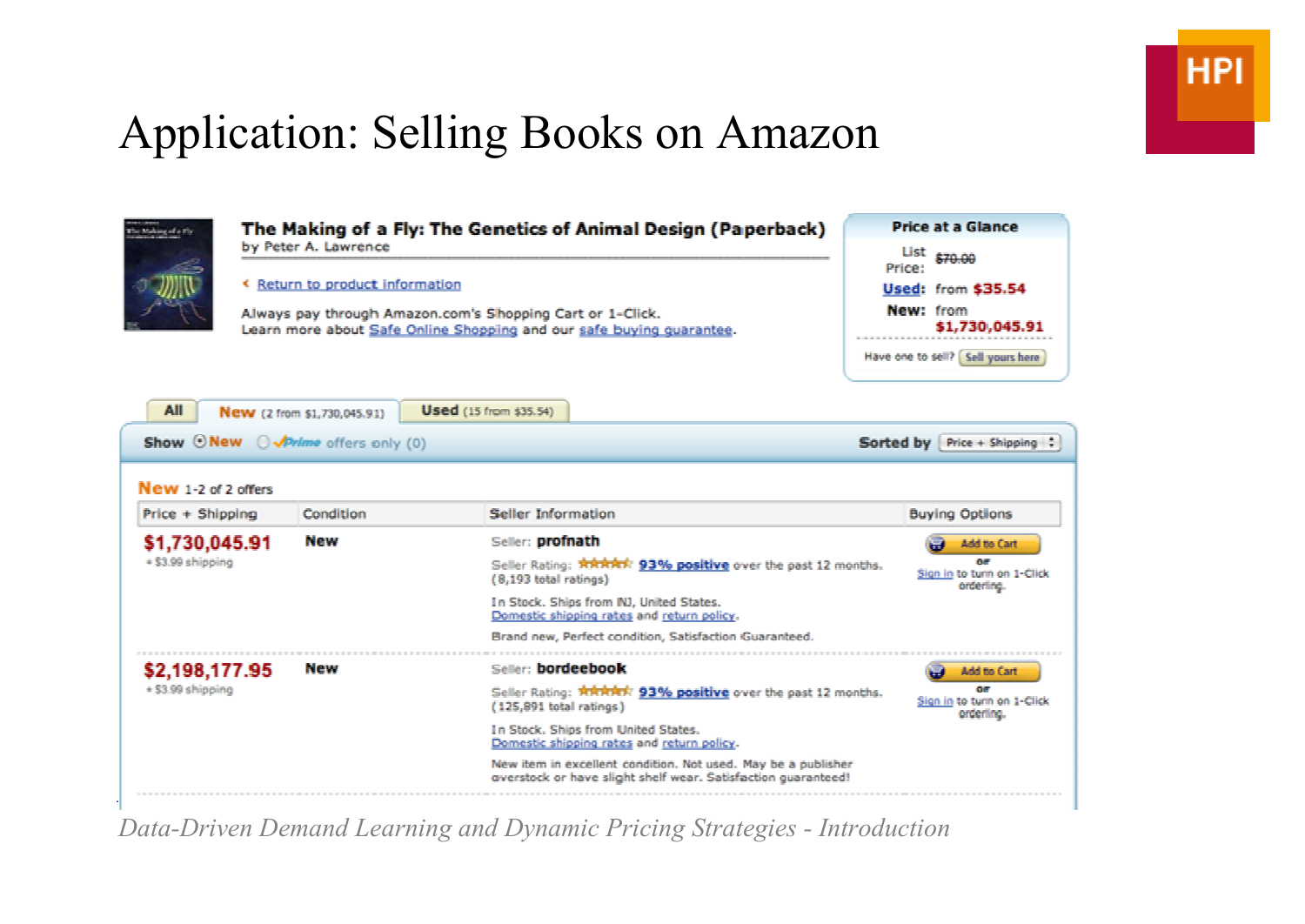# Suboptimal Response Strategies in a Duopoly

|            | (small)<br>profnath | (big)<br>bordeebook | profnath<br>over<br>previous<br>bordeebook | bordeebook<br>over<br>profnath |
|------------|---------------------|---------------------|--------------------------------------------|--------------------------------|
| 8-Apr      | \$1,730,045.91      | \$2,198,177.95      |                                            | 1.27059                        |
| 9-Apr      | \$2,194,443.04      | \$2,788,233.00      | 0.99830                                    | 1.27059                        |
| 10-Apr     | \$2,783,493.00      | \$3,536,675.57      | 0.99830                                    | 1.27059                        |
| 11-Apr     | \$3,530,663.65      | \$4,486,021.69      | 0.99830                                    | 1.27059                        |
| $12 -$ Apr | \$4,478,395.76      | \$5,690,199.43      | 0.99830                                    | 1.27059                        |
| $13 -$ Apr | \$5,680,526.66      | \$7,217,612.38      | 0.99830                                    | 1.27059                        |

#### Which strategies are applied? Response Times? Relevant factors?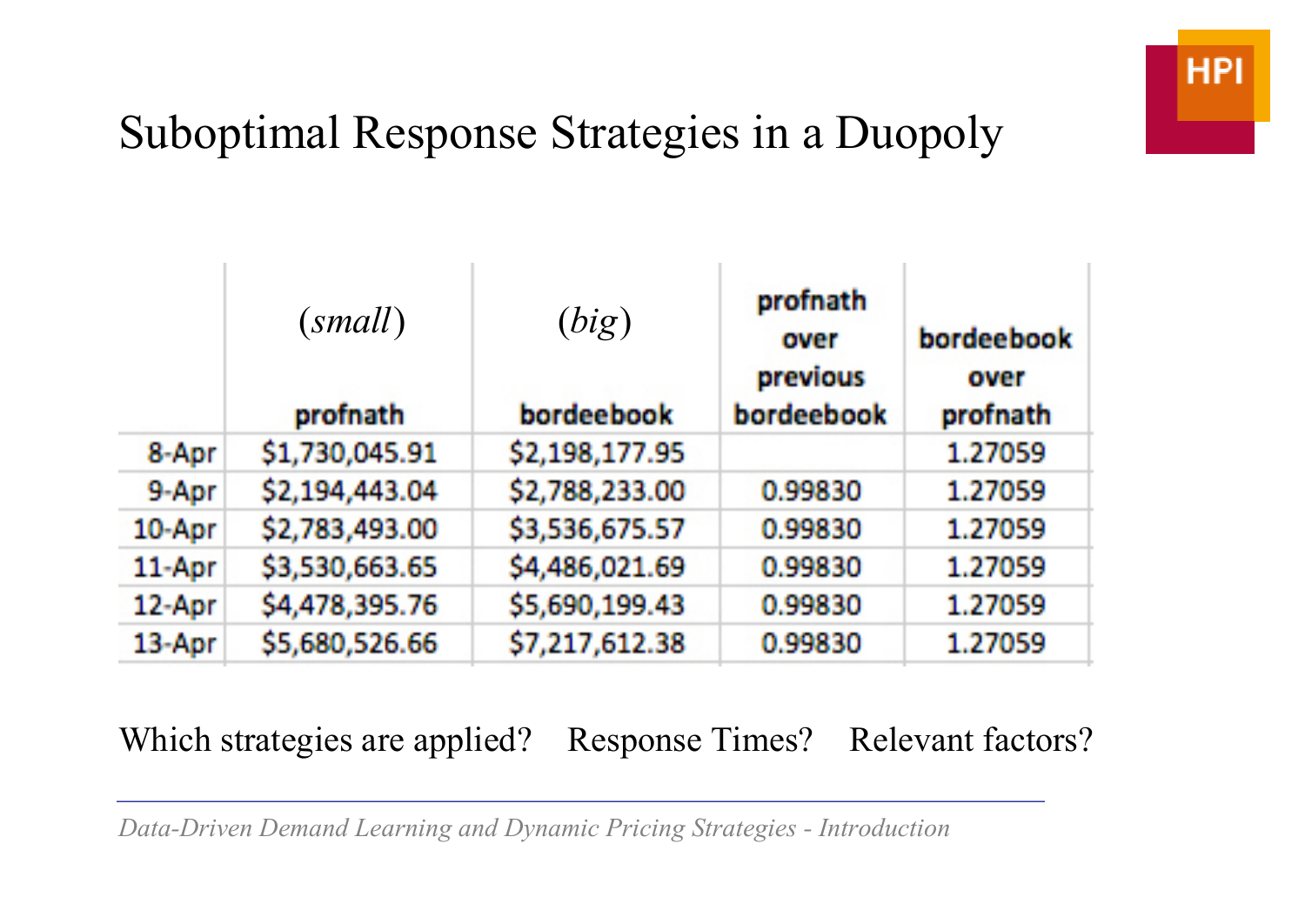# How to find Smart Pricing Strategies?



#### Are there better strategies? Any ideas? Are you interested?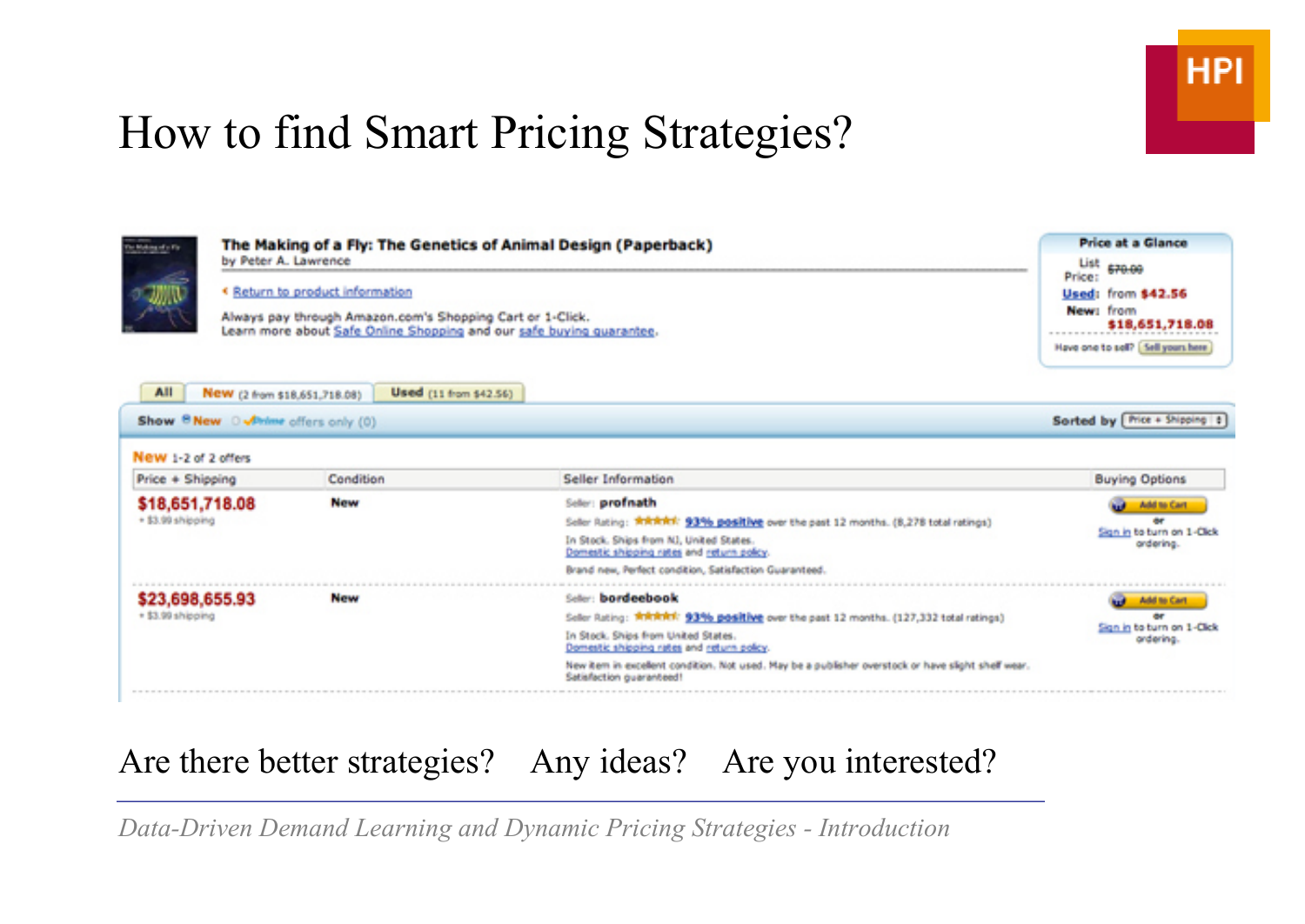### Technical Information



- Credits: 4 SWS (V/Ü), 6 ECTS (graded)
- When? Monday/Tuesday 13.30 15.00, weekly Start: April 18, 2017, End: July 18, 2017
- Where?  $D-E$  9/10
- Who? Rainer Schlosser, rainer.schlosser@hpi.de Martin Boissier, martin.boissier@hpi.de
- Slides? HPI, Teaching, Summer 2017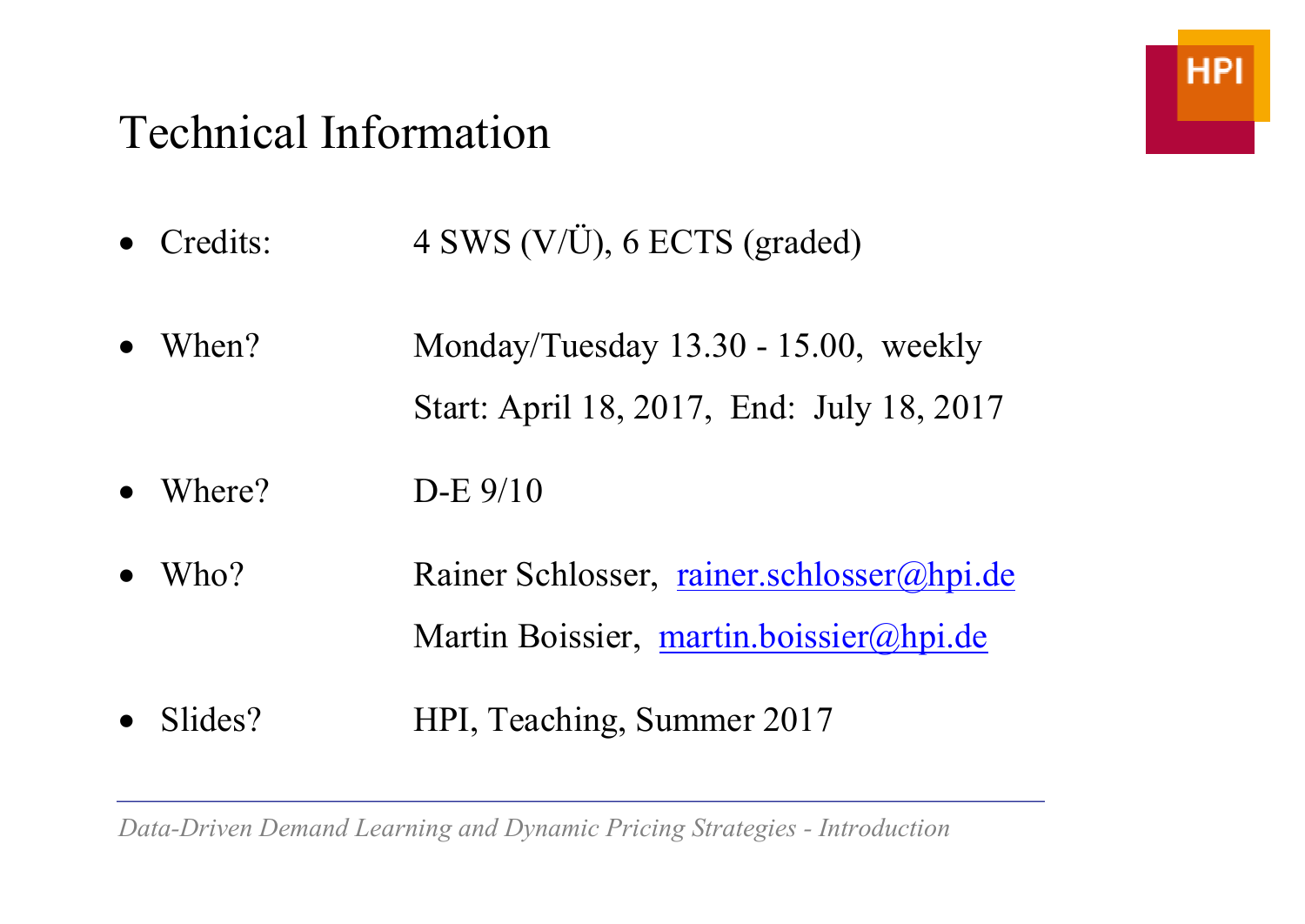### Goals of the Course & Grading

- Goal: Build Data-Driven Dynamic Pricing Strategies for Competitive Online Markets
- Learn: Demand Estimation + Optimization + Simulation
- Do: Apply Approaches, Measure Performance
- Grading: 10% Regular Attendance / Personal Engagement 20% Performance / Design of Strategies
	- 30% Presentations
	- 40% Documentation / Paper (End of Semester)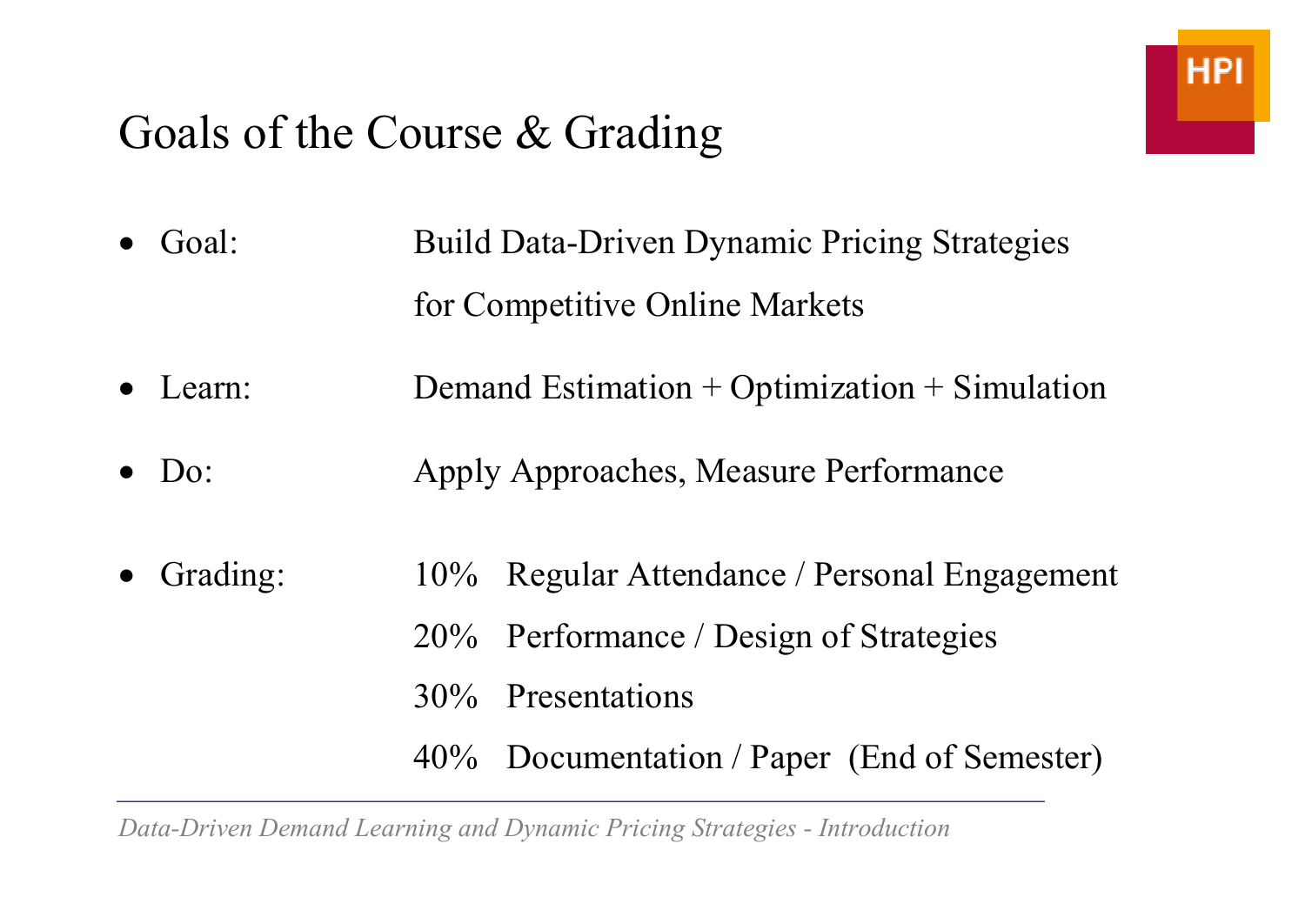

### Example: Dynamic Pricing Strategies under Competition

*price*

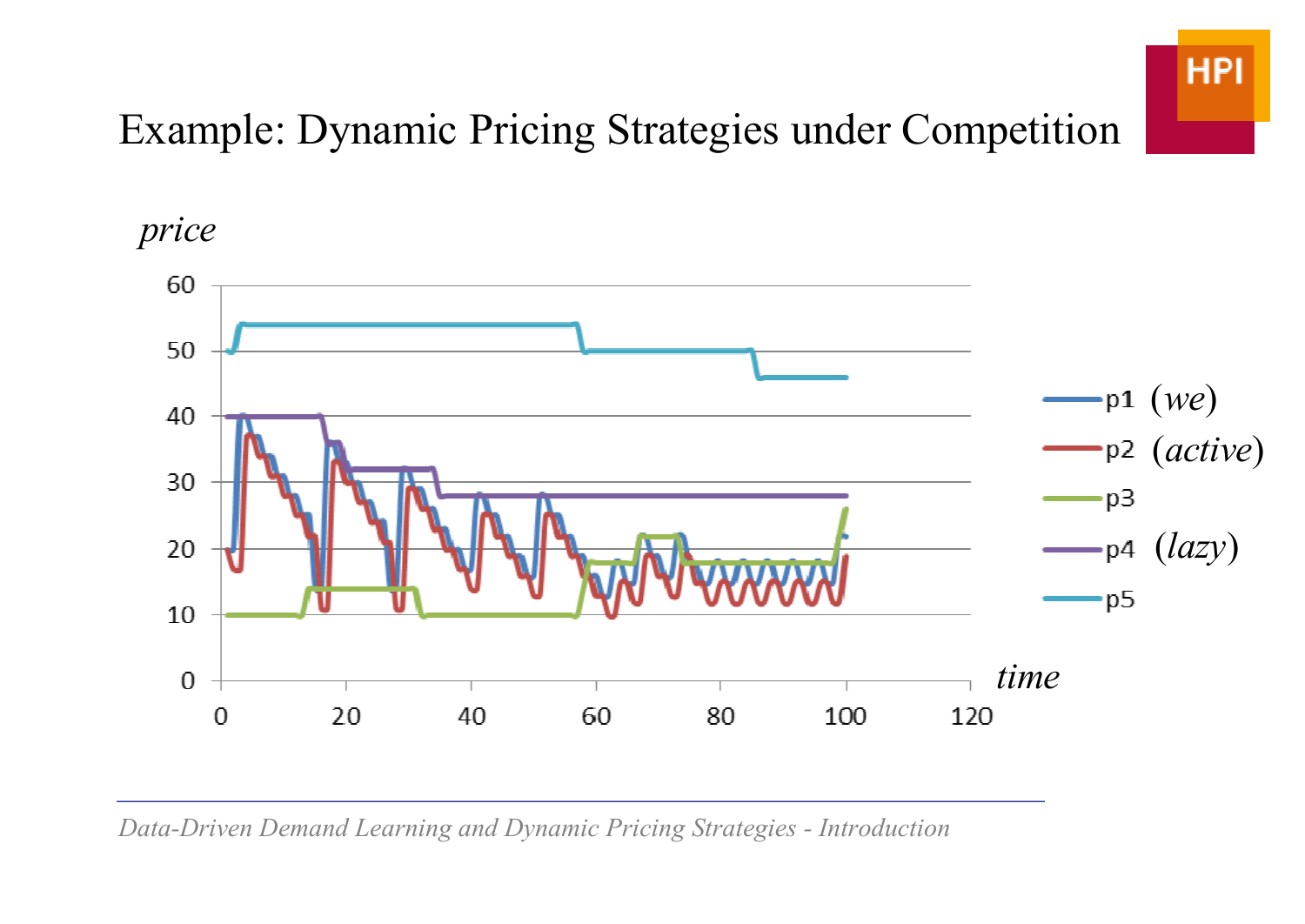# **Prerequisites**

• Programming

 Parameters, Data Preparation & Analysis Loops, Recursions

**Basic Mathematical Background** 

 Sets, Vectors Probabilities, Random Variables, Expected Values

• More does not harm

 Regression Analysis Machine Learning Techniques Game Theory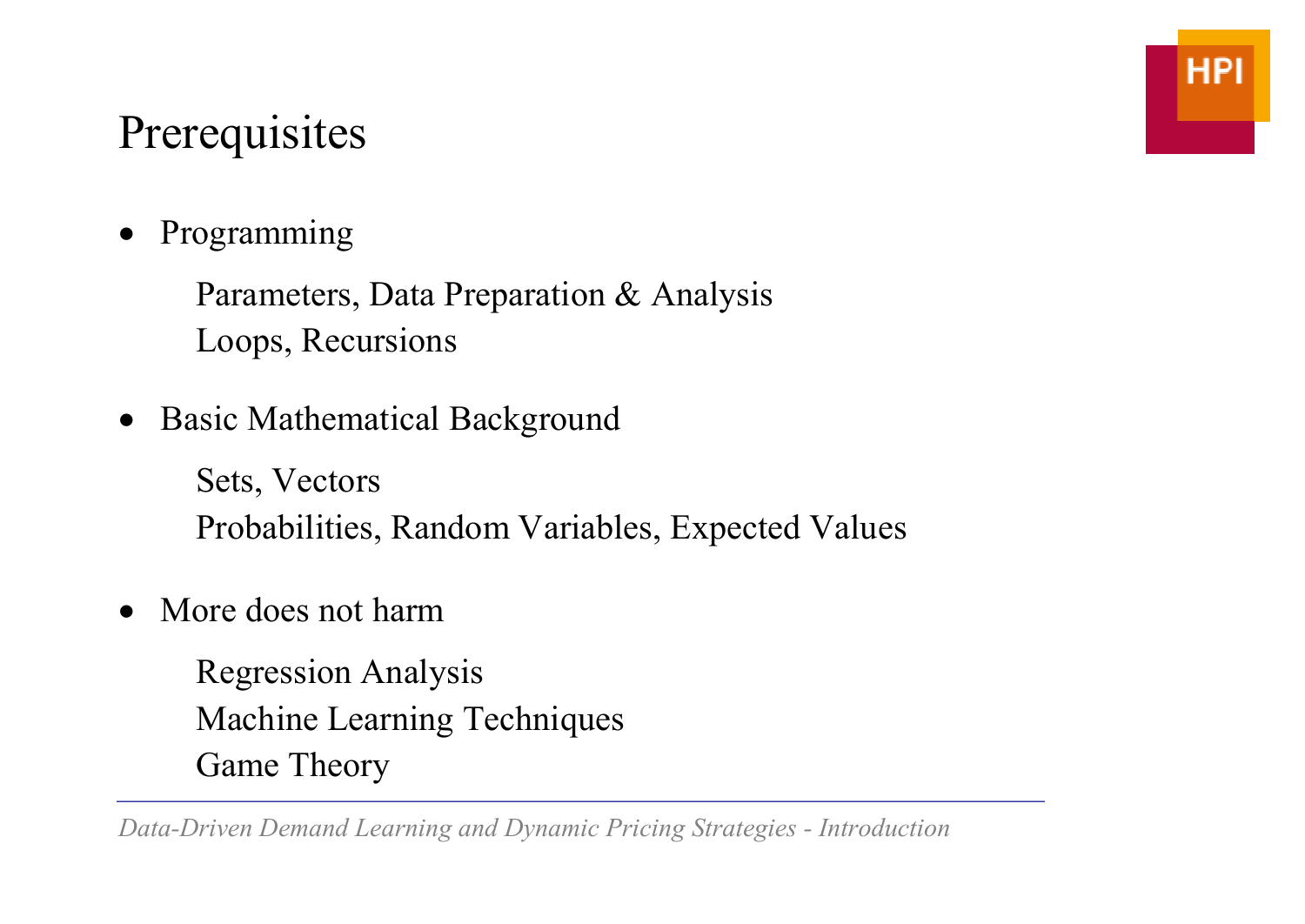### Introduction: Lecturer & Students

**HPI** 

- Lecturer: Background / Education Interests / Field of Research Expectations
- Students: Background / Education? Interests / Field of Research? Expectations?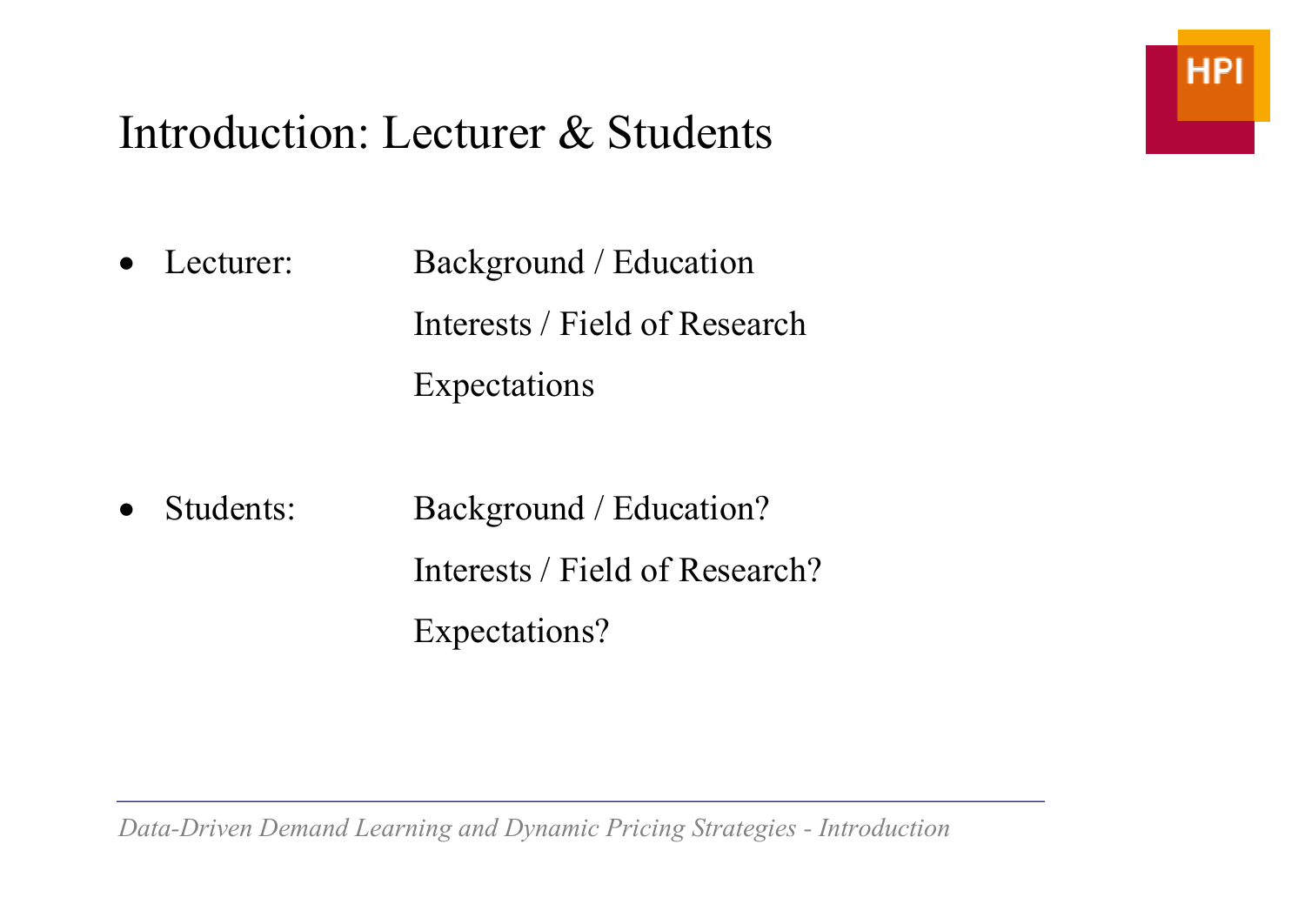#### Structure of the Course

- Meetings: Lectures on "Dynamic Pricing":
	- (i) Customer Behavior
	- (ii) Demand Estimation
	- (iii) Pricing Strategies
	- (iv) Pricing Simulation Platform
	- (v) Dynamic Pricing Challenge
- June/July: Apply & Improve Data-Driven Strategies Input/Support, Questions/Answers, Presentations
- Aug/Sep: Documentation of Projects Results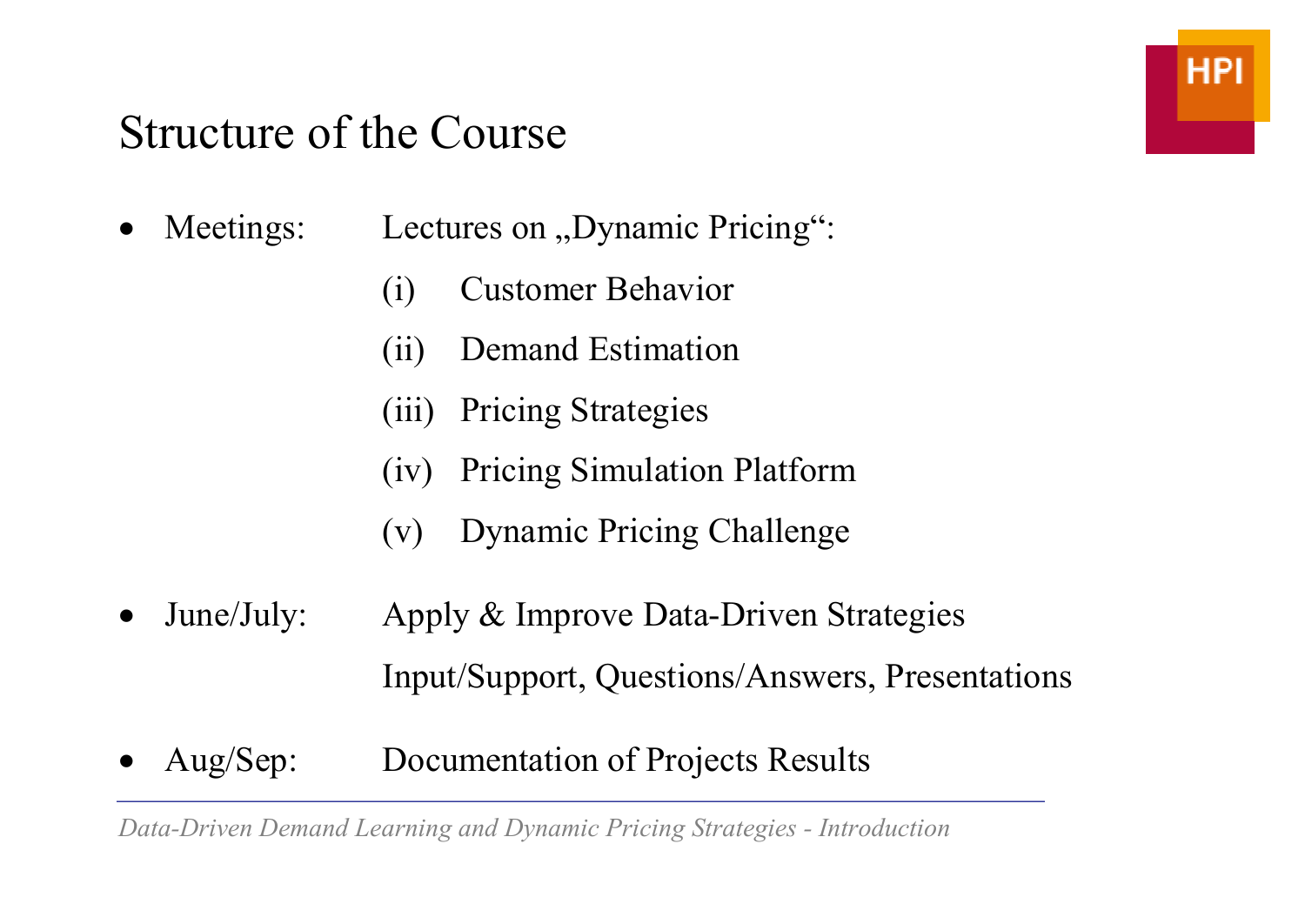# What will be expected from you?

- Use Machine Learning to Estimate Demand / Sales Probabilities
- **Implement Algorithms to Compute Optimized Prices**
- Simulate the Outcome of Dynamic Pricing Strategies
- Measure the Performance of Strategies
- Document your Results